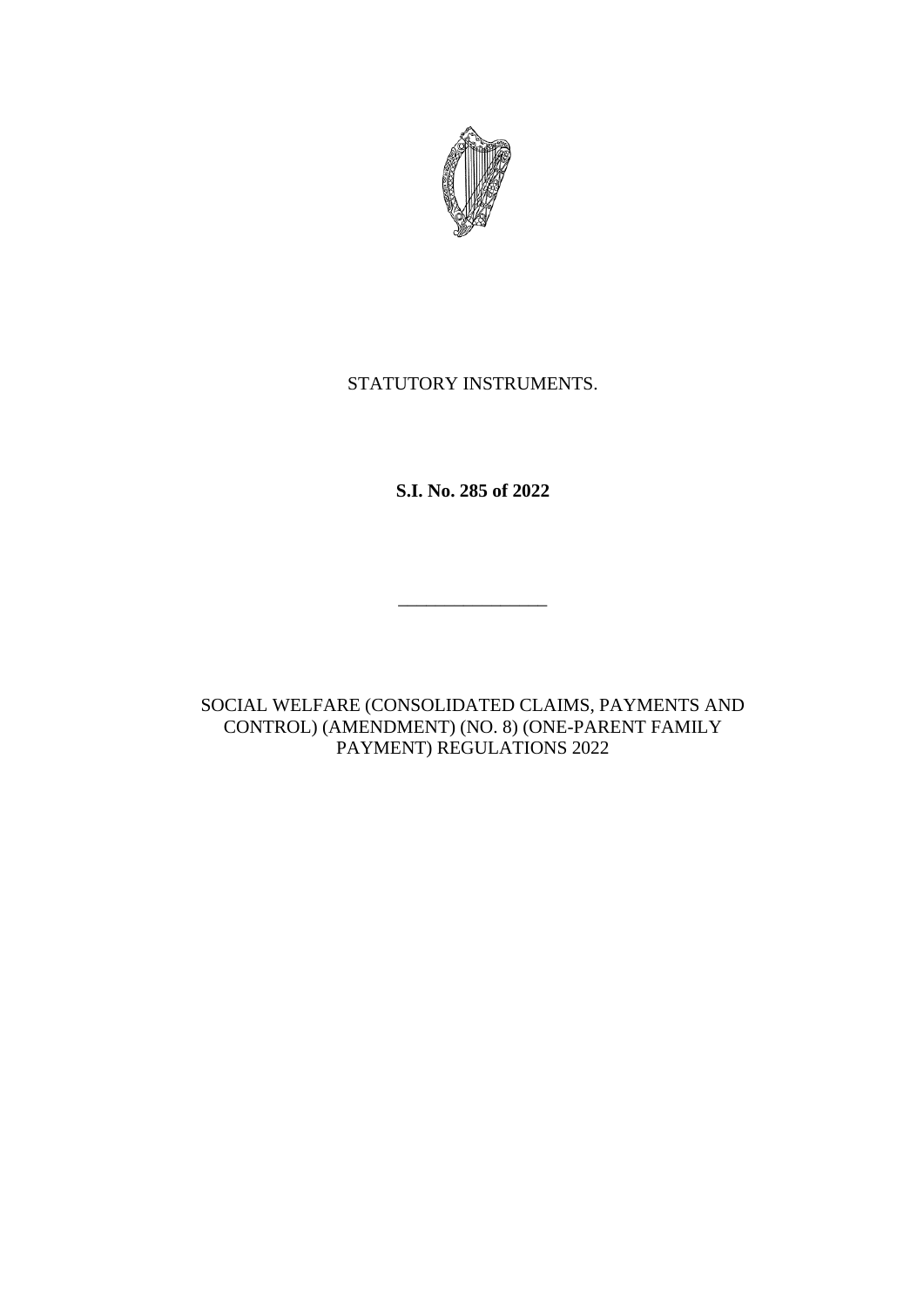# S.I. No. 285 of 2022

# SOCIAL WELFARE (CONSOLIDATED CLAIMS, PAYMENTS AND CONTROL) (AMENDMENT) (NO. 8) (ONE-PARENT FAMILY PAYMENT) REGULATIONS 2022

I, HEATHER HUMPHREYS, Minister for Social Protection, in exercise of the powers conferred on me by sections 4 (adapted by the Employment Affairs and Social Protection (Alteration of Name of Department and Title of Minister) Order 2020 (S.I. No. 447 of 2020)), and 177 (amended by by section 9(6) of the Social Welfare and Pensions Act 2011 (No. 37 of 2011)) of the Social Welfare Consolidation Act 2005 (No. 26 of 2005), hereby make the following Regulations:

### **Citation and construction**

1. (1) These Regulations may be cited as the Social Welfare (Consolidated Claims, Payments and Control) (Amendment) (No. 8) (One-Parent Family Payment) Regulations 2022.

(2) These Regulations and the Social Welfare (Consolidated Claims, Payments and Control) Regulations 2007 to 2022 shall be construed together as one and may be cited together as the Social Welfare (Consolidated Claims, Payments and Control) Regulations 2007 to 2022.

## **One-Parent Family Payment**

2. The Social Welfare (Consolidated Claims, Payments and Control) Regulations 2007 (S.I. 142 of 2007) are amended:

> (*a*) by the substitution of the following articles for articles 124 and  $125:$

#### "**Definitions.**

124. In this Chapter –

'Council Directive' means Council Directive 2001/55/EC of 20 July 2001 on minimum standards for giving temporary protection in the event of a mass influx of displaced persons and on measures promoting a balance of efforts between Member States in receiving such persons and bearing the consequences thereof (insofar as it relates to Council Implementing Decision (EU) 2022/382 of 4 March 2022 establishing the existence of a mass influx of displaced persons from Ukraine within the meaning of Article 5 of Directive 2001/55/EC, and having the effect of introducing temporary protection);

'liable relative' has the meaning assigned to it by section 2(7).

*Notice of the making of this Statutory Instrument was published in "Iris Oifigiúil" of* 17*th June,* 2022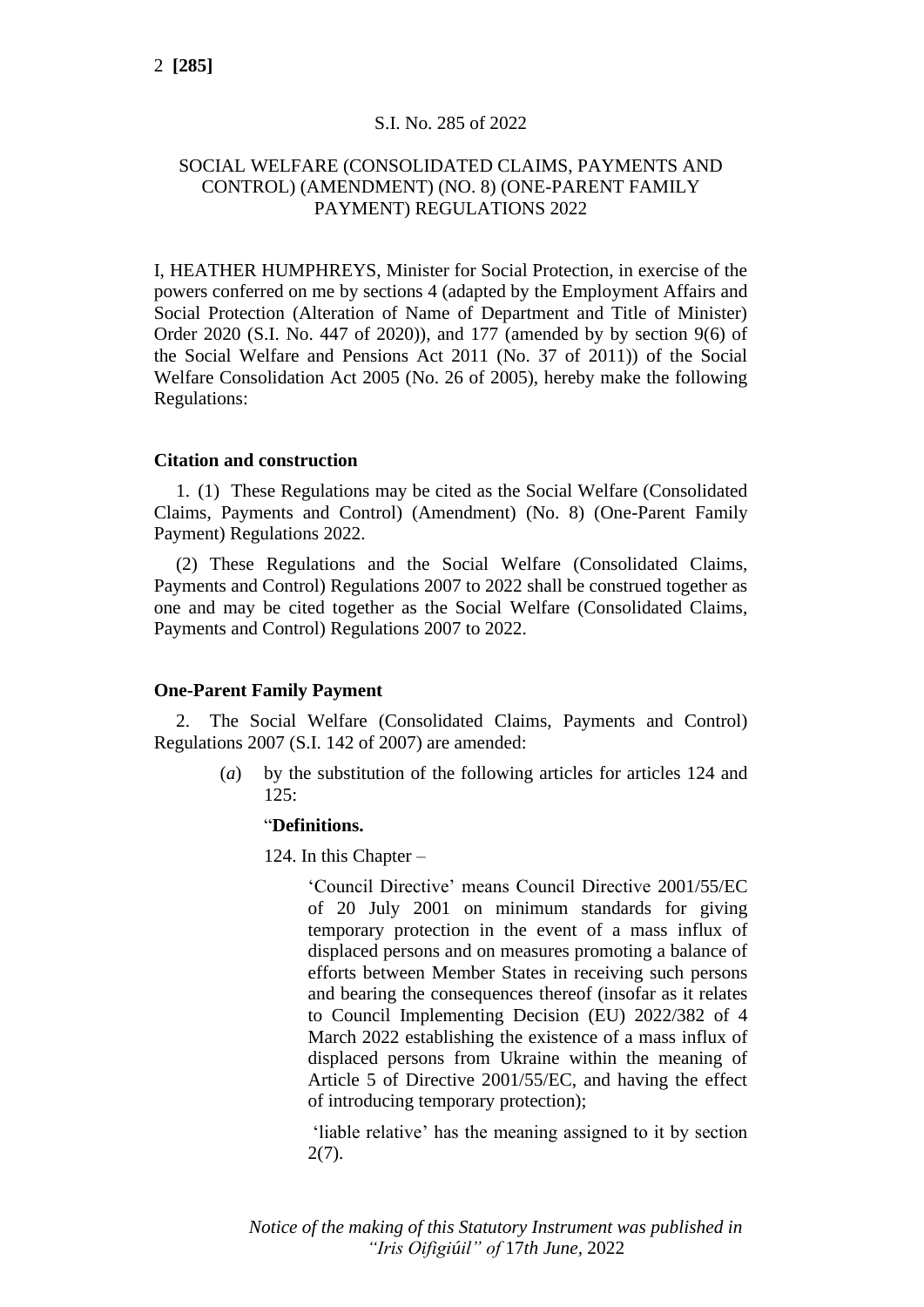### **Circumstances in which a person is to be regarded as being a separated spouse.**

125. (1) A person is to be regarded for the purposes of Chapter 7 of Part 3 as being a separated spouse if–

(a) he or she and his or her spouse have lived apart from one another for a continuous period of at least 3 months immediately preceding the date of his or her claim for one-parent family payment and continue to so live apart, and

(b) he or she makes and continues to make appropriate efforts, in the particular circumstances, to obtain maintenance from a liable relative.

(2) Notwithstanding sub-article (1), a person is to be regarded for the purposes of Chapter 7 of Part 3 as being a separated spouse if he or she and his or her spouse are living apart from one another other due to the fact that the person is currently resident in Ireland under the Council Directive.

(3) Sub-article (2) shall cease to have effect on 17 May 2023.", and

(b) by the substitution of the following article for article 126:

### **"Circumstances in which a person is to be regarded as being an unmarried person.**

126. (1) A person is to be regarded for the purposes of Chapter 7 of Part 3 as being an unmarried person if –

(a) not being a married person or a party to a civil partnership, he or she is the parent of a relevant child, and

(b) he or she makes such reasonable efforts, as may be required from time to time by an officer of the Minister, to obtain maintenance from a liable relative.

(2) For the purposes of this article a parent shall include, in the case of a child who has been adopted under an adoption order within the meaning of section 3(1) of the Adoption Act 2010, or under such other form of adoption as the Minister considers appropriate in the circumstances, the adopter.

(3) Notwithstanding sub-article (1), a person is to be regarded for the purposes of Chapter 7 of Part 3 as being an unmarried person if not being a married person or a party to a civil partnership, he or she is the parent of a relevant child, and is living apart from the other parent due to the fact that the person is currently resident in Ireland under the Council Directive.

(4) Sub-article (3) shall cease to have effect on 17 May 2023.".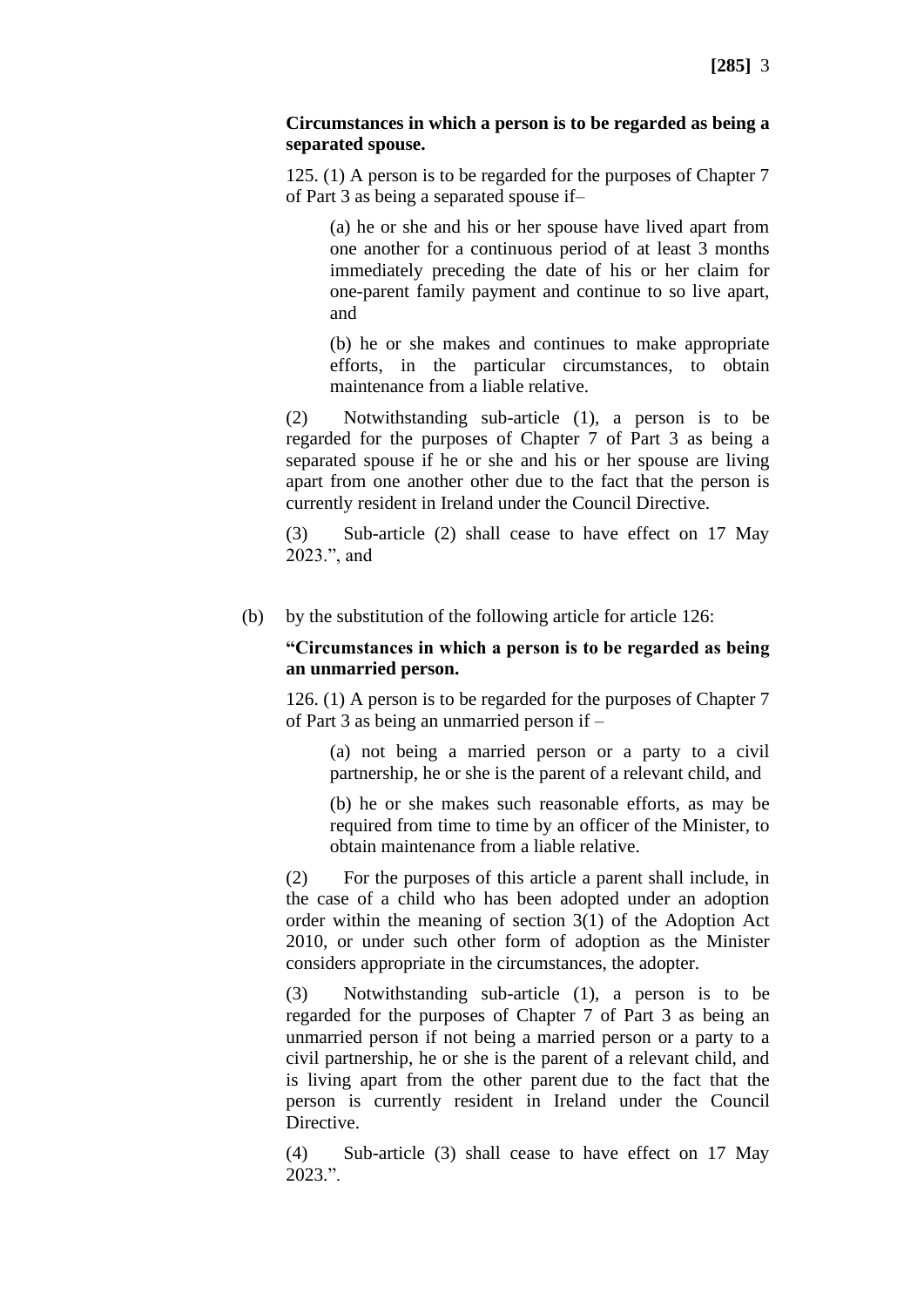4 **[285]**



GIVEN under my Official Seal, 30 May, 2022.

HEATHER HUMPHREYS, Minister for Social Protection.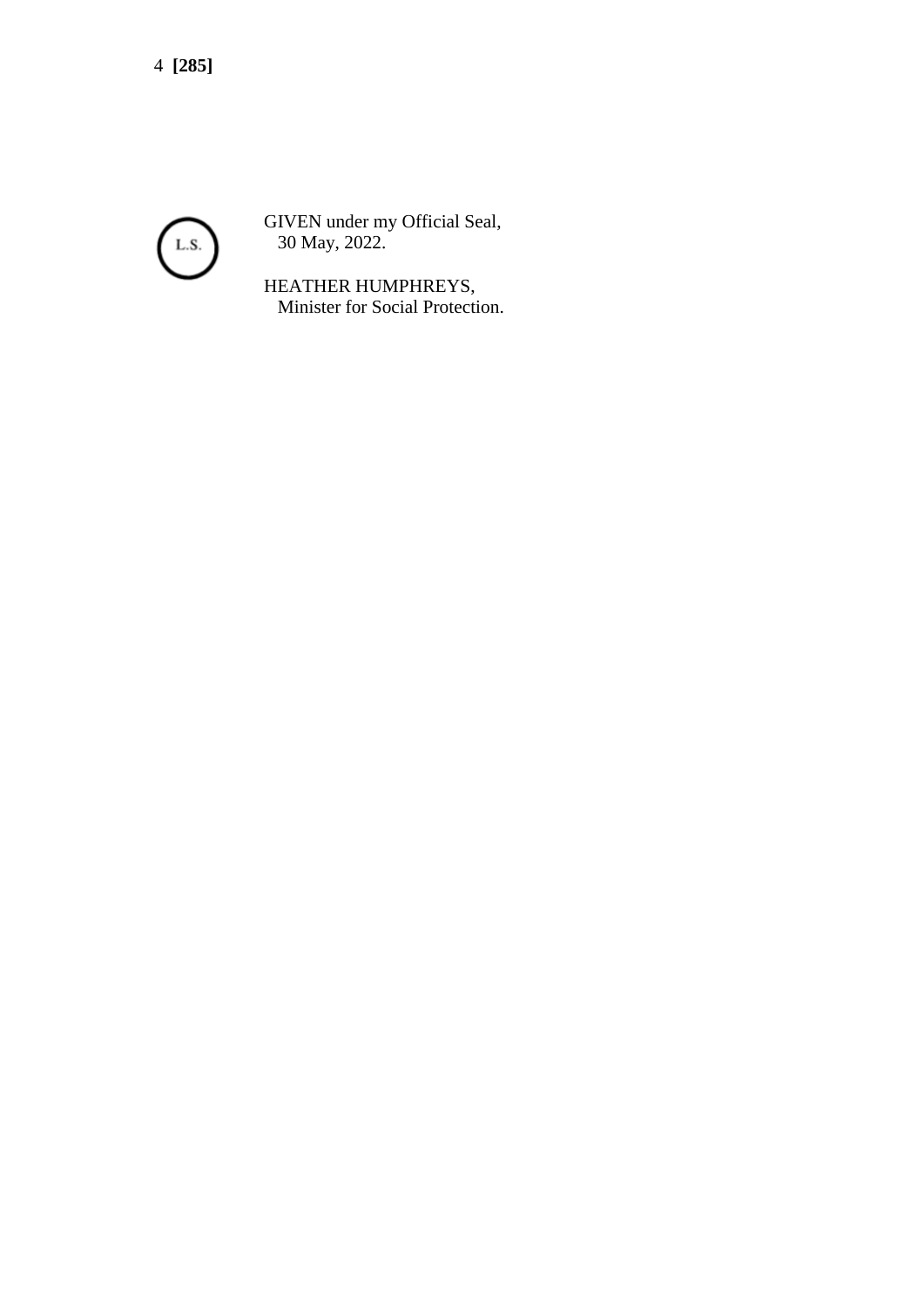#### EXPLANATORY NOTE

# (*This note is not part of the Instrument and does not purport to be a legal interpretation.*)

These Regulations amend Articles 124, 125 and 126 of the Social Welfare (Consolidated Claims, Payments and Control) Regulations 2007 to include a reference to people who have come to Ireland from Ukraine with their children but without their spouse or partner and who have temporary protection under Council Directive 2001/55/EC of 20 July 2001 as implemented by Council Implementing Decision (EU) 2002/382 of 4 March 2022.